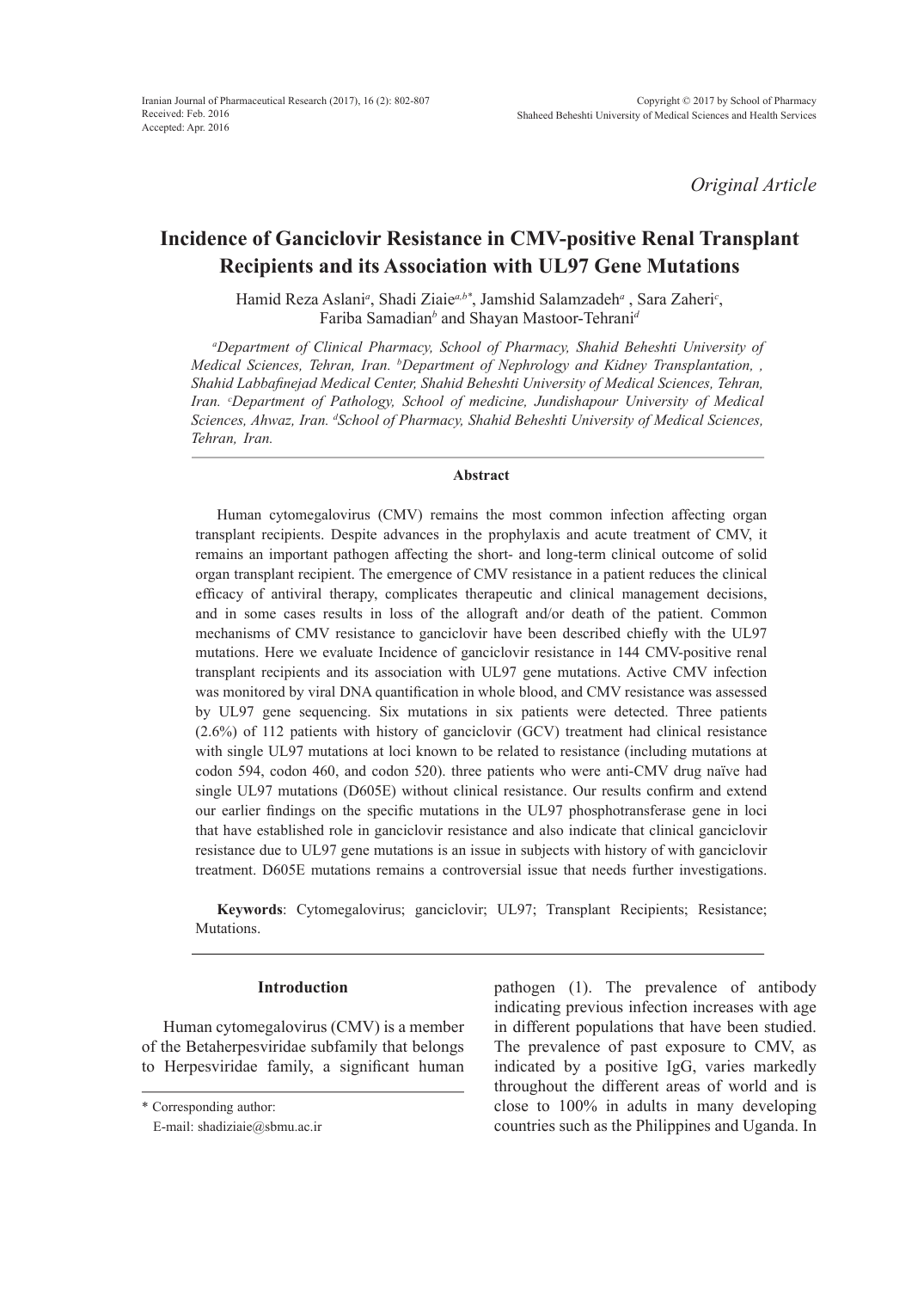the developed countries the prevalence is lower and is approximately 40% at age 20 and 80% at age 60 (2). After primary infection, CMV persists as a sub-clinical, lifelong latent infection in bone marrow–derived myeloid lineage cells (3).

In immunocompetent individuals, primary infections are mostly subclinical and self-limited. In contrast, infections in immunocompromised persons including organ transplant recipients are accompanied by some important morbidity and mortality (4). CMV remains the most common infection affecting organ transplant recipients. Strategies to prevent CMV have significantly reduced CMV disease and decreased the effects of CMV infection (5, 6). Since first use of ganciclovir (GCV) in prevention and treatment regimens according to the recommendations of different consensus documents, Morbidity and mortality of CMV infection in solid organ transplantation has been decreased (7).

It was in the 1980s that Resistance of CMV to antiviral agents was first observed in the laboratory(8) and subsequently these resistant isolates were detected in immunocompromised hosts (9). Resistance of CMV to antiviral agents arises mainly from Mutation within the UL97 and UL54 genes. The UL97, is a gene encoding for protein kinase, while the UL54 encoding for DNA polymerase (10). Occurrence of resistance mutations without prior antiviral drug exposure is very rare and most commonly occurs after prolonged treatment with CMV antiviral therapy  $(5, 11)$ .

Among The 3 common antiviral drugs, ie, GCV, foscarnet, and cidofovir, ganciclovir targets both UL97 and the UL54 gene where foscarnet and cidofovir target just UL54 gene (12, 13). In about 90 percent cases that are resistant to GCV, mutations in the UL97 phosphotransferase gene are the reason, followed later by the addition of UL54 mutations that confer increased GCV resistance (5, 10, 14). Mutations in UL97 gene don't induce resistance to foscarnet and cidofovir but UL54 drug resistance mutations occur in the conserved functional domains and can affect susceptibility to foscarnet and cidofovir (5).

Since GCV is the first-line treatment for CMV infections in immunocompromised patients (5), and Common mechanisms of CMV resistance to GCV have been described chiefly with the UL97 mutations, we focused on UL97 mutations and its association with resistance to GCV in this study.

# *Patients and methods Patient population and CMV isolates*

The aim of this study was to investigate prevalence of GCV resistance in CMVpositive renal transplant recipients and its association with UL97 gene mutations. We utilized clinical specimens submitted to one of the private Virology Laboratory in Tehran for CMV quantitative measurement. A total of 144 post kidney transplant patients (from different transplant centers in Tehran), with quantitative PCR > 2000 copies/mL were included in the study for UL97 sequencing. After obtaining whole blood from patients' plasma viral DNA was extracted using QIAamp DNA Minikit (Qiagen), in accordance with the manufacturer's instructions. Viral DNA purification efficiency was analyzed by means of a dual-color detection system supplied with the kit and then they were stored at  $-20$  °C until tested.

In accordance with Shahid Beheshti University of Medical Sciences law, only patients who consented to the review of their medical records were included.

# *UL97 gene analysis*

Drug resistance was evaluated for the UL97 region only by a readily available assay using detection methods previously reported (15), Briefly, The extracted viral genomic DNA were amplified in nested PCRs to produce sequencing templates for dideoxy sequencing (BigDye v.3.1, AB) of UL97 kinase. 2 primer sets were used, targeting the 912-bp region of UL97 (from codons 405 to 708), (table 1). Sequencing was done by using the inner primers. Sequences were compared with the AD169 reference sequence for variants affecting amino acid encoding.

#### **Results**

# *Patients and virus isolates*

One hundred and forty-four CMV isolates (all recovered from blood), from 144 immunocompromised patients (post kidney transplantation) with viral load >2000 copies/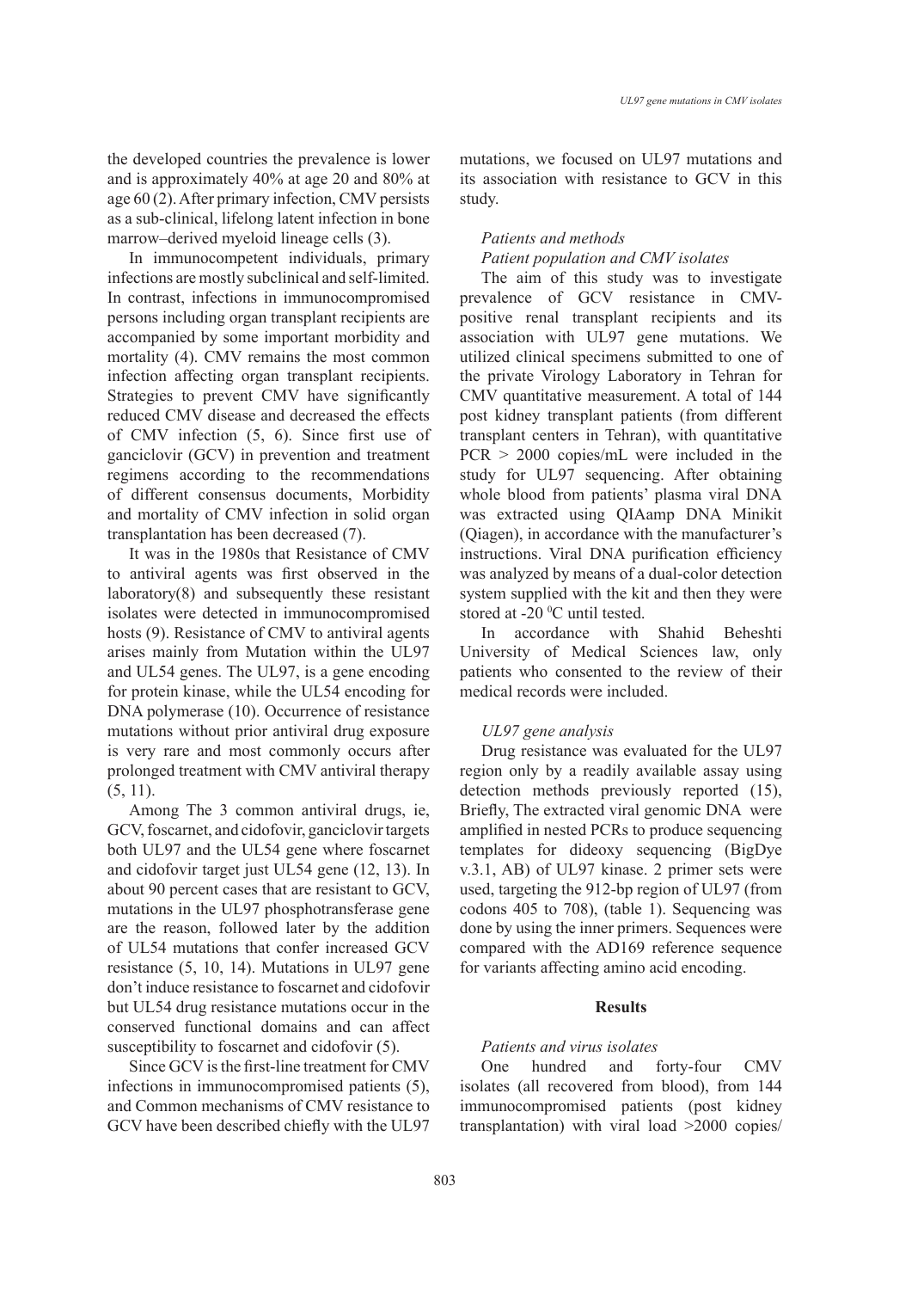| Target gene | <b>Function</b>                                           | <b>Name</b>             | Sequence $(5' \rightarrow 3')$                     |
|-------------|-----------------------------------------------------------|-------------------------|----------------------------------------------------|
| UL97        | First-round PCR (outer primers)                           | UL97PCR1S<br>UL97PCR1AS | F: GTGCTCACGGTCTGGATGT<br>R: CGGTGGGTTTGTACCTTCTC  |
| UT.97       | Second-round PCR (inner primers)<br>and sequence reaction | UL97PCR2S<br>UL97PCR2AS | F: GCACAACGTCACGGTACATC<br>R. ACCTTCTCTGTTGCCTTTCC |

**Table 1.** Primers used for UL97 gene amplification and sequencing.

mL (with a range of  $2.9 \times 10^3$  to  $8 \times 10^6$  copies/ mL serum) were studied.

112 patients had received treatment with GCV and 32 patients had not received any anti-CMV drug. None of the patients had been treated with cidofovir or foscarnet. 112 patients who had received treatment with GCV had different duration of GCV administration with median duration of GCV administration of 162 days (range, 13–381 days). Clinical data and results of genotypic studies are summarized in Table 2.

# *Definition of drug resistance and UL97 gene mutation*

Definition of drug resistance: (no improvement (or with relapses) in CMV viremia or clinical disease during prolonged antiviral therapy especially in the presence of risk factors. Generally, prolonged therapy means 6 or more weeks of cumulative antiviral drug exposure, including more than 2 weeks of ongoing full dose therapy at the time of evaluation). (5)

Analysis of CMV DNA by sequencing revealed the presence of6 single UL97 gene mutations in six patients who had received treatment with GCV (Table 2).

Three patients (2.6%) of 112 patients with history of GCV treatment had clinical resistance with single UL97 mutations at loci known to be related to resistance including an Ala-to-Val mutation at codon 594, MET-to-Thr mutation at codon 460 , and His-to-Gln mutation at codon 520. 3 patients had UL97 mutation without clinical resistance. No clinical resistance or UL97 mutation were observed among patients who were anti-CMV drug naïve.

The 6 patients with UL97 mutations were followed for 6 month to see the outcomes.

*Ganciclovir resistance and clinical outcome*

Demographic and clinical characteristics and the outcomes of the 3 patients with UL97 confirmed mutations without clinical resistance and 3 patients with UL97 mutations and clinical drugresistant are presented in Table 2.

During 6 months follow-up, three patients with UL97 mutations and clinical resistance had allograft loss. Causes of allograft loss included foscarnet or cidofovir inaccessibility and force to discontinuation of immunosuppression drugs.

In 3 patients with UL97 mutations without clinical resistance no relapses were seen.

# **Discussion**

Our goal in this study was to determine incidence of ganciclovir resistance in CMVpositive renal transplant recipients and its association with UL97 gene mutations in Iranian post kidney transplant patients.

In this study, we analyzed viral DNA in the blood of 144 post kidney transplantation patients (32 patients were anti-CMV drug naïve) with CMV (> 2000 copies/mL) in order to determine incidence of GCV resistance and identify mutations in the CMV UL97 gene associated with clinical resistance to GCV. Clinical GCV resistance with UL97 conformed mutations were detected in 3 of 112 patients (2.6%) with history of GCV treatment. No clinical resistance or UL97 mutation were observed among patients who were anti-CMV drug naïve.

GCV has been the drug of choice for treatment of systemic CMV disease. However, long-term therapy, ongoing active viral replication due to factors such as the lack of prior CMV immunity (D+/R-), high levels of immunosuppressive therapy, and suboptimal drug concentrations increase the risk of development of GCV resistance. The UL97 gene is by far the most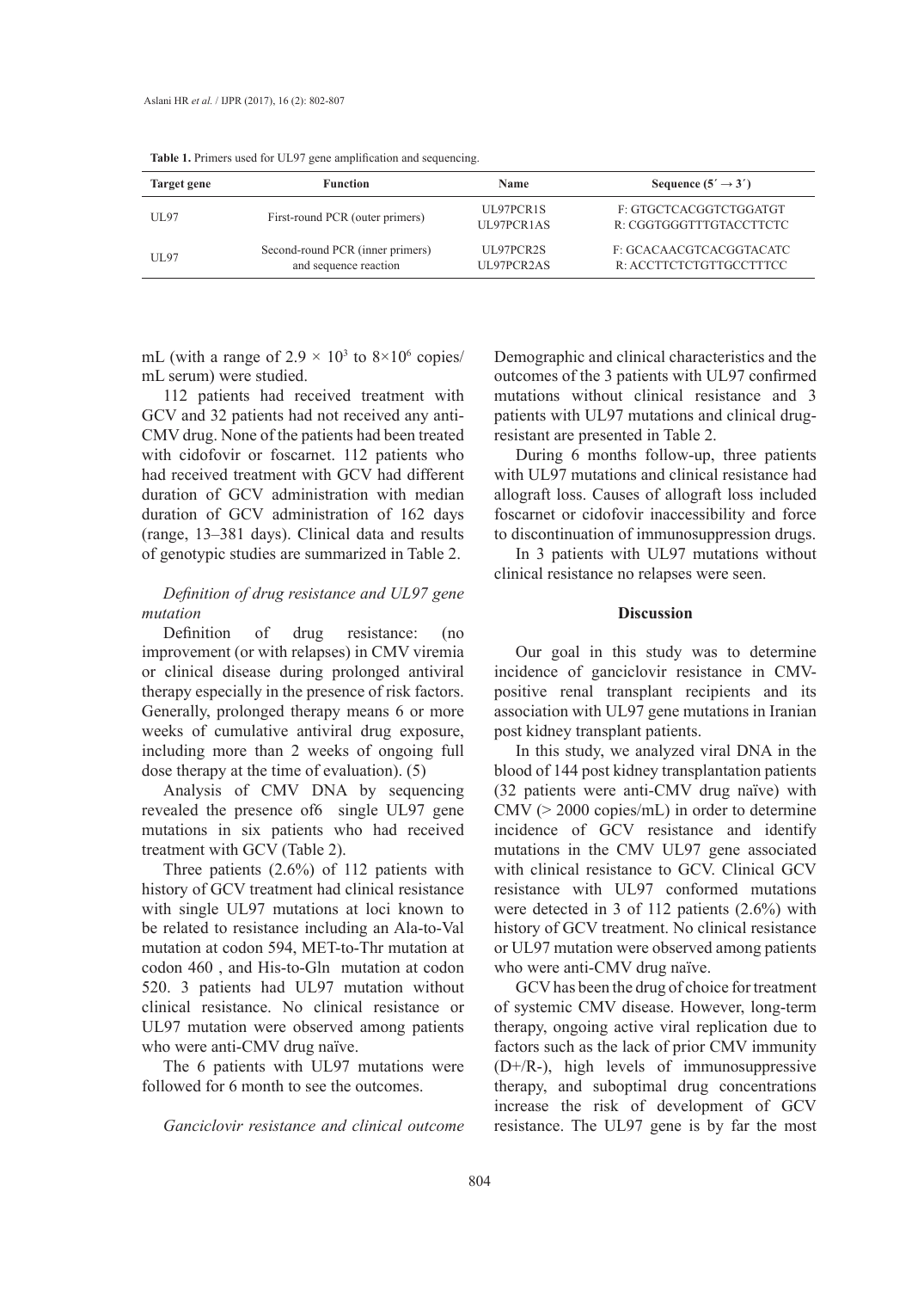| <b>Patient</b> | <b>Sex</b> | Gene        | Sequencing | <b>Viral</b><br>Load(copies/<br>$mL$ ) | <b>Resistance</b><br>mutation | <b>Novel</b><br>mutations | Ganciclovir<br>exposure (days)a | outcome           |
|----------------|------------|-------------|------------|----------------------------------------|-------------------------------|---------------------------|---------------------------------|-------------------|
| 1              | F          | <b>UL97</b> | A594V      | $9 \times 10^{4}$                      | <b>YES</b>                    | N <sub>O</sub>            | 95                              | Allograft<br>loss |
| 2              | M          | <b>UL97</b> | M460T      | $4.6 \times 10^{4}$                    | <b>YES</b>                    | N <sub>O</sub>            | 184                             | Allograft<br>loss |
| 3              | M          | <b>UL97</b> | H520O      | $8\times10^{6}$                        | <b>YES</b>                    | N <sub>O</sub>            | 166                             | Allograft<br>loss |
| $\overline{4}$ | F          | <b>UL97</b> | D605E      | $4 \times 10^3$                        | N <sub>O</sub>                | N <sub>O</sub>            | $\mathbf{0}$                    | No relapse        |
| 5              | M          | <b>UL97</b> | D605E      | $3.6 \times 10^{3}$                    | N <sub>O</sub>                | N <sub>O</sub>            | $\mathbf{0}$                    | No relapse        |
| 6              | M          | <b>UL97</b> | D605E      | $4.2 \times 10^{4}$                    | N <sub>O</sub>                | N <sub>O</sub>            | $\mathbf{0}$                    | No relapse        |

**Table 2.** Patient's characteristics, viral loads, and CMV UL97 phosphotransferase mutations.

a Cumulative duration of induction and intravenous or oral maintenance treatments.

frequent site of mutations conferring GCV resistance, and extensive work by a number of groups established that nucleotide changes associated with GCV resistance are clustered at codons 460, 520, and 590 to 607(canonical mutations. $(16-21, 12)$ )

Ganciclovir resistance reported in 0 to 12 percent in solid organ transplantation with history of GCV treatment in different studies, 5) 22) and as mentioned it was 2.6% in our study.

The cumulative data presented here confirm and extend our earlier findings on the specific mutations in the UL97 phosphotransferase gene of clinical CMV isolates resistant to GCV. In 3 of 6 patients with clinically resistant CMV, we found well described UL97 mutations that are known to confer resistance to GCV (patients' no. 1, 2, and 3). These mutations are A594V, M460T, and H520Q (12, 15). In patients' no. 4, 5, and 6 we found three common mutations (D605E) with no clinical GCV resistance (Table 2). D605E mutations have controversial role in GCV resistance. Most studies showed that this mutations confer no clinical GCV resistance and may be regarded as a natural sequence variant while some studies have revealed that double mutations A594P/D605E and M460V/D605E have conferred GCV resistance and believe that the high frequency of D605E variation might easily give rise to ganciclovir-resistant CMV in the future (23-25). On the other hand Hosseini et al reported some cases with single D605E mutation and GCV resistance (26, 27). Role of D605E mutations remain controversial and demand further in depth investigations to determine its role in different populations and also its role as a single or double mutation.

The outcome of patients with CMV disease because of ganciclovir-resistant CMV is generally poor, manifested by a high rate of allograft loss as illustrated in our study and those of others (28-30). In our series, all three patients with drug-resistant CMV and no response to GCV, lost their allograft. The treatment of drugresistant CMV disease is highly complex and often prolonged. No controlled trial data define a best practice for selection of alternate therapy when suspected or confirmed drug resistance is present based on clinical risk factors or genotypic testing. although causes of allograft loss in our study included foscarnet or cidofovir inaccessibility and force to discontinuation of immunosuppression drugs, but modalities that are recommended for the treatment of drugresistant CMV (e.g. use of foscarnet or cidofovir or reduction of immunosuppression) are also nephrotoxic and can lead to increase in allograft rejection risk and at last allograft dysfunction or even allograft loss (5, 30).

In conclusion, CMV disease caused by drug resistant virus is not an uncommon consequence of widespread and increasing rate of GCV use and increase in the incidence of drug-resistant CMV could be subsequent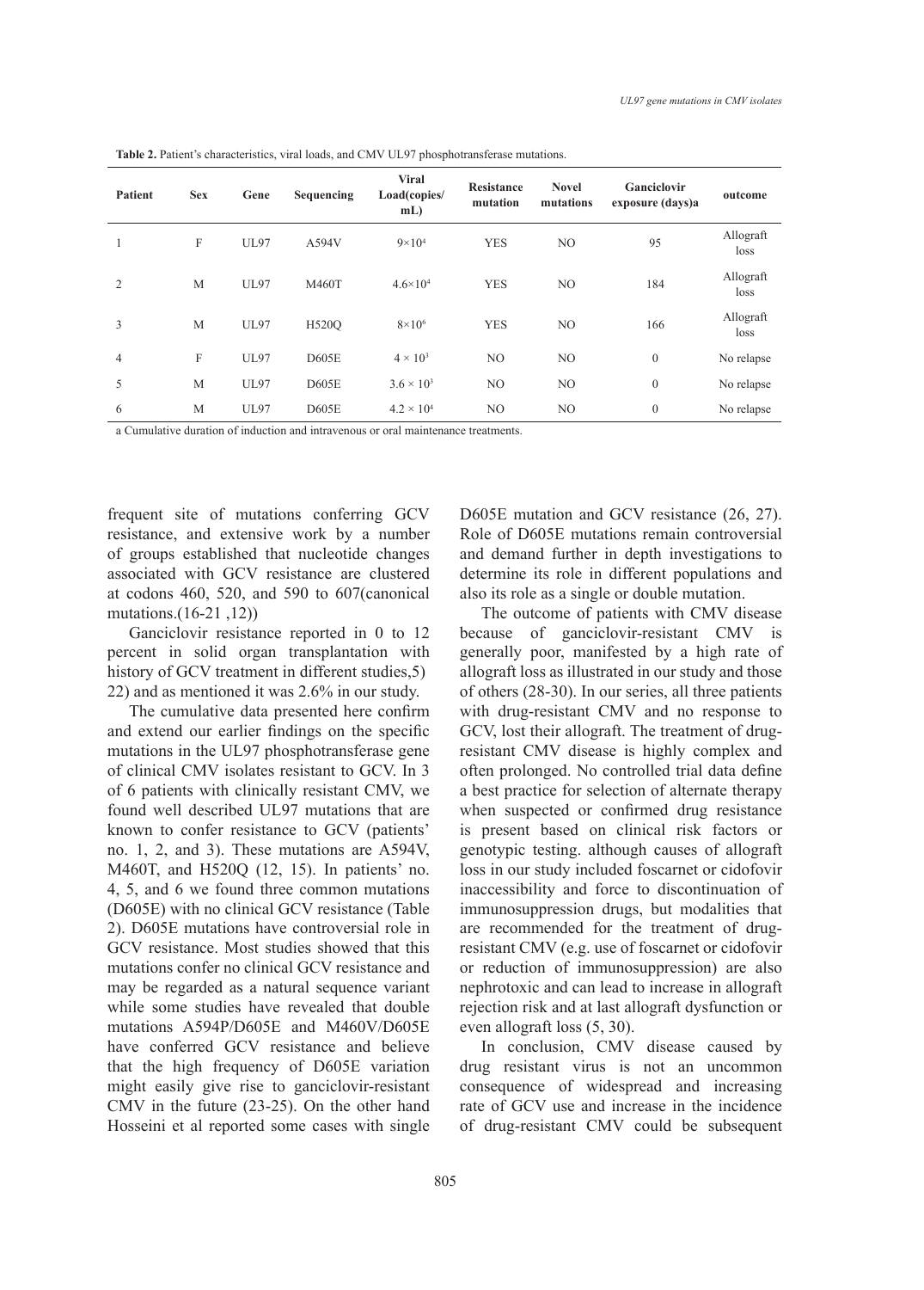issue. The observations in this study may therefore foreshadow the emergence of drugresistant CMV as an entity that could threaten the outcome of transplantation. The morbidity of clinical disease because of drug-resistant CMV, the complexity of its treatment, and the poor outcome of patients should be taken into consideration in the determination of concise role of different mutations and their association with clinical resistance and afterword development of optimized strategies for prevention of drugresistant CMV and also development of drugs with less toxicity.

#### **References**

- Ramanan P and Razonable RR. Cytomegalovirus (1) infections in solid organ transplantation: a review*. Infect Chemother*. (2013) 45: 260-71.
- (2) Andrews PA, Emery VC and Newstead C. Summary of the British transplantation society guidelines for the prevention and management of CMV disease after solid organ transplantation*. Transplantation* (2011) 92: 1181-7.
- (3) Slobedman B, Mocarski ES, Arvin AM, Mellins ED and Abendroth A. Latent cytomegalovirus downregulates major histocompatibility complex class II expression on myeloid progenitors*. Blood* (2002) 100: 2867-73.
- (4) Gilbert C and Boivin G. Human cytomegalovirus resistance to antiviral drugs*. Antimicrob. Agents Chemother*. (2005) 49: 873-83.
- (5) Kotton CN, Kumar D, Caliendo AM, Asberg A, Chou S, Danziger-Isakov L, Humar A and Transplantation Society International CMVCG. Updated international consensus guidelines on the management of cytomegalovirus in solid-organ transplantation*. Transplantation* (2013) 96: 333-60.
- (6) Kotton CN. CMV: Prevention, diagnosis and therapy. *Am. J. Transplant*. (2013) 13 Suppl 3: 24-40; quiz
- Gracia-Ahufinger I, Gutierrez-Aroca J, Cordero E, (7) Vidal E, Cantisan S, del Castillo D, Martin-Gandul C, Rivero A and Torre-Cisneros J. Use of high-dose ganciclovir for the treatment of cytomegalovirus replication in solid organ transplant patients with ganciclovir resistance-inducing mutations*. Transplantation* (2013) 95: 1015-20.
- Biron KK, Fyfe JA, Stanat SC, Leslie LK, Sorrell JB, (8) Lambe CU and Coen DM. A human cytomegalovirus mutant resistant to the nucleoside analog 9-([2-hydroxy-1-(hydroxymethyl)ethoxy]methyl) guanine (BW B759U) induces reduced levels of BW B759U triphosphate*. Proc. Natl. Acad. Sci. U S A*. (1986) 83: 8769-73.
- Erice A, Chou S, Biron KK, Stanat SC, Balfour HH, Jr., (9) and Jordan MC. Progressive disease due to ganciclovir-

resistant cytomegalovirus in immunocompromised patients*. N. Engl. J. Med*. (1989) 320: 289-93.

- (10) Stanat SC, Reardon JE, Erice A, Jordan MC, Drew WL and Biron KK. Ganciclovir-resistant cytomegalovirus clinical isolates: mode of resistance to ganciclovir*. Antimicrob. Agents Chemother*. (1991) 35: 2191-7.
- $(11)$  Kim YJ, Boeckh M, Cook L, Stempel H, Jerome KR, Boucek R, Jr., Burroughs L and Englund JA. Cytomegalovirus infection and ganciclovir resistance caused by UL97 mutations in pediatric transplant recipients*. Transpl. Infect Dis*. (2012) 14: 611-7.
- Lurain NS and Chou S. Antiviral drug resistance of (12) human cytomegalovirus*. Clin. Microbiol. Rev*. (2010) 23: 689-712.
- $(13)$  Chou S, Marousek G, Li S and Weinberg A. Contrasting drug resistance phenotypes resulting from cytomegalovirus DNA polymerase mutations at the same exonuclease locus*. J. Clin. Virol*. (2008) 43: 107- 9.
- (14) Chou S, Waldemer RH, Senters AE, Michels KS, Kemble GW, Miner RC and Drew WL. Cytomegalovirus UL97 phosphotransferase mutations that affect susceptibility to ganciclovir*. J. Infect Dis*. (2002) 185: 162-9.
- Boutolleau D, Deback C, Bressollette-Bodin C, Varnous (15) S, Dhedin N, Barrou B, Vernant JP, Gandjbakhch I, Imbert-Marcille BM and Agut H. Resistance pattern of cytomegalovirus (CMV) after oral valganciclovir therapy in transplant recipients at high-risk for CMV infection*. Antiviral Res*. (2009) 81: 174-9.
- $(16)$  Chou S. Antiviral drug resistance in human cytomegalovirus*. Transpl. Infect Dis*. (1999) 1: 105- 14.
- $(17)$  Chou S, Guentzel S, Michels KR, Miner RC and Drew WL. Frequency of UL97 phosphotransferase mutations related to ganciclovir resistance in clinical cytomegalovirus isolates*. J. Infect Dis*. (1995) 172: 239-42.
- (18) Erice A, Gil-Roda C, Perez JL, Balfour HH, Jr., Sannerud KJ, Hanson MN, Boivin G and Chou S. Antiviral susceptibilities and analysis of UL97 and DNA polymerase sequences of clinical cytomegalovirus isolates from immunocompromised patients*. J. Infect Dis*. (1997) 175: 1087-92.
- (19) Mendez JC, Sia IG, Tau KR, Espy MJ, Smith TF, Chou S and Paya CV. Novel mutation in the CMV UL97 gene associated with resistance to ganciclovir therapy*. Transplantation* (1999) 67: 755-7.
- (20) Smith IL, Cherrington JM, Jiles RE, Fuller MD, Freeman WR and Spector SA. High-level resistance of cytomegalovirus to ganciclovir is associated with alterations in both the UL97 and DNA polymerase genes*. J. Infect Dis*. (1997) 176: 69-77.
- Baldanti F, Simoncini L, Sarasini A, Zavattoni M, Grossi (21) P, Revello MG and Gerna G. Ganciclovir resistance as a result of oral ganciclovir in a heart transplant recipient with multiple human cytomegalovirus strains in blood*. Transplantation* (1998) 66: 324-9.
- (22) Limaye AP, Raghu G, Koelle DM, Ferrenberg J, Huang